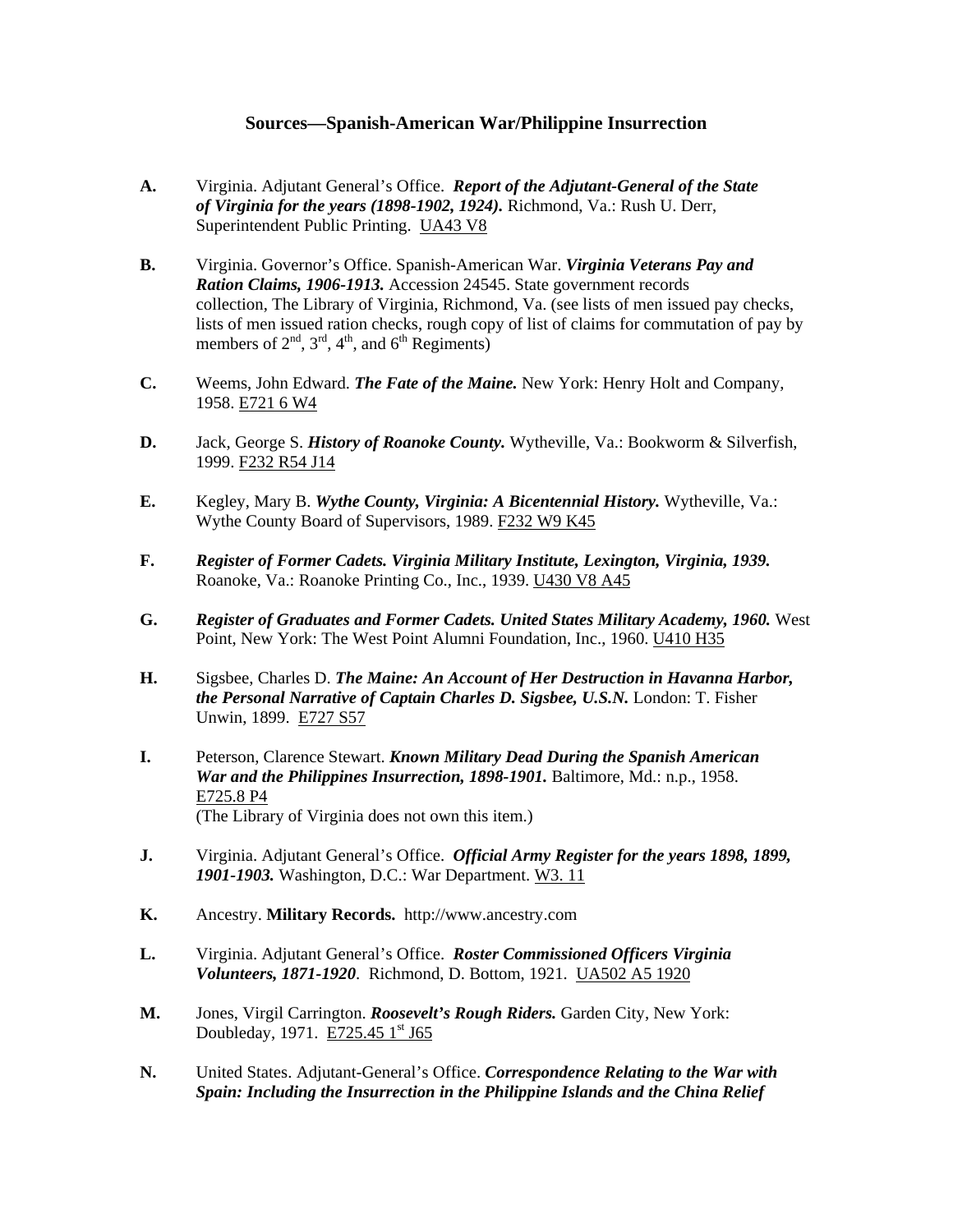*Expedition, April 15, 1898, to July 30, 1902.* Washington, DC: Center of Military History, U.S. Army, 1993. D 114.2:SP 1/V.1-2

- **O.** *The Roster of the 4th Virginia Volunteer Infantry*. http://www.spanamwar.com/4thvaroster.htm
- **P.** *Second Oregon Volunteers*. www.usgw.org/or/spanamwar/
- **Q.** *On the Trail of the Buffalo Soldier: Biographies of African Americans in the U.S. Army, 1866-1917*. Wilmington, Del.: Scholarly Resources Inc., 1995. Ref U52 O5 1995
- **R.** Virginia. Adjutant General's Office. *Roster Commissioned Officers Virginia Volunteers, 1871–1920*. Richmond, Va.: D. Bottom, 1921. UA502 A5 1920
- **S.** Heitman, Francis B. *Historical Register and Dictionary of the United States Army From Its Organization, September 29, 1789, to March 2, 1903*. Washington, DC: Government Printing Office, 1903. W 3.11:789-903
- **T.** Heitman, Francis B. *Historical Register and Dictionary of the United States Army From Its Organization, September 29, 1789, to March 2, 1903*. Washington, DC: Government Printing Office, 1903. <http://www.gale.ancestry.com/>
- **U.** Virginia Military Institute. *Roster of Graduates, 1842–1919, With Brief Biographical Notes*. Lexington, VA: 1920. MAIN U430 V8 A4 1920
- **V.** *The 1984 Register of Former Cadets of the Virginia Military Institute*. Lexington, VA: VMI Alumni Association, Inc., 1984. U430 V8 A45 1984
- **W.** *Richmond Dispatch*. Richmond, VA. Film 20
- **X.** Scott, James G. *Petersburg's Story: A History*. Petersburg, VA: Titmus Optical Co., 1960. MAIN F234 P4 S4
- **Y.** Summers, Lewis Preston. *History of Southwest Virginia, 1746–1786, Washington County, 1777–1870*. Baltimore, MD: Genealogical Publishing Co., 1966. MAIN F232 W3 S9 1966
- **Z.** Henderson, William D. *12th Virginia Infantry*. Lynchburg, VA: H. E. Howard, 1984. MAIN E581.5 12th H4
- **a.** Temple, Harry Downing. *The Bugle's Echo: A Chronology of Cadet Life at the Military College at Blacksburg, Virginia, The Virginia Agricultural and Mechanical College and the Virginia Polytechnic Institute*. Blacksburg, VA: Virginia Tech Corps of Cadets Alumni, 1996–. Virginia Authors Room LD5655 T46 1996
- **b.** A Tribute In Honor Of: Virginia's Veterans. <http://geocities.com/vets2search/>
- **c.** Klein, Margaret C. *Tombstone Inscriptions of Orange County, Virginia*. Baltimore, MD: Genealogical Pub. Co., 1979. MAIN F232 O6 K5